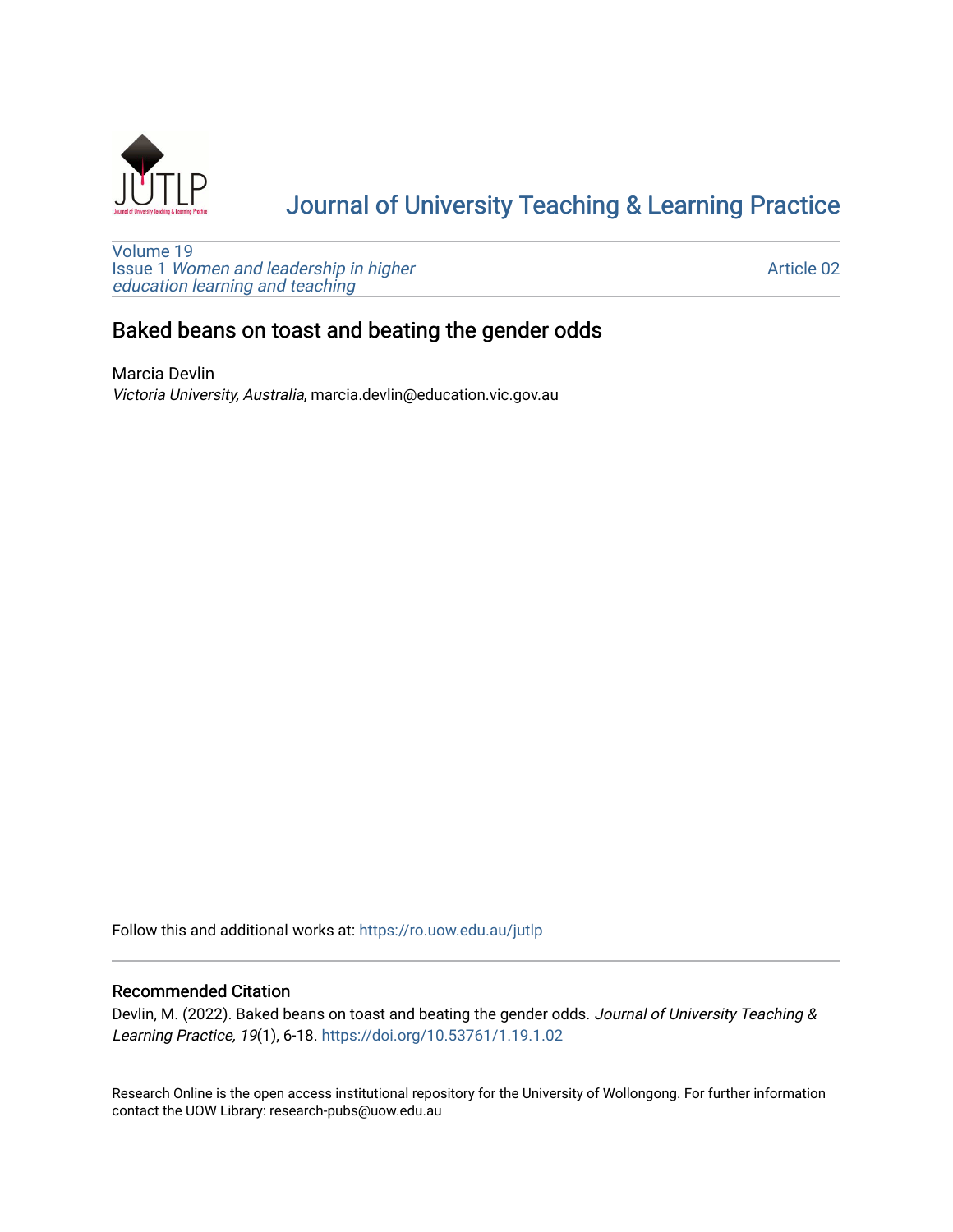## Baked beans on toast and beating the gender odds

## **Abstract**

This invited Commentary examines responses to the book, Beating the Odds: A practical guide to navigating sexism in Australian universities. The book is relevant to the theme of the Special Issue, as women leading teaching and learning are doing so in a sexist environment that limits their opportunities to lead and that under-values their contributions when they do manage to achieve leadership roles. The editors invited me to write this Commentary, explaining that they were seeking "… a contemporary, thought-provoking piece by a leader in the topic of the Special Issue". They suggested the Commentary might be "…an examination of the impact of the book and the emotive response it has generated in higher education". Reactions to the book are discussed in terms of: resonance with the book's contents; value for young/early career women; value for men; mixed emotions and value in taking action. The Commentary ends with a call to action related to baked beans on toast.

## Practitioner Notes

- 1. Understand the odds of succeeding in higher education
- 2. Understand the forces working against your advancement
- 3. Strategise your career
- 4. Do more of what counts and less of what doesn't count
- 5. Form a support squad

## Keywords

Gender inequality, leadership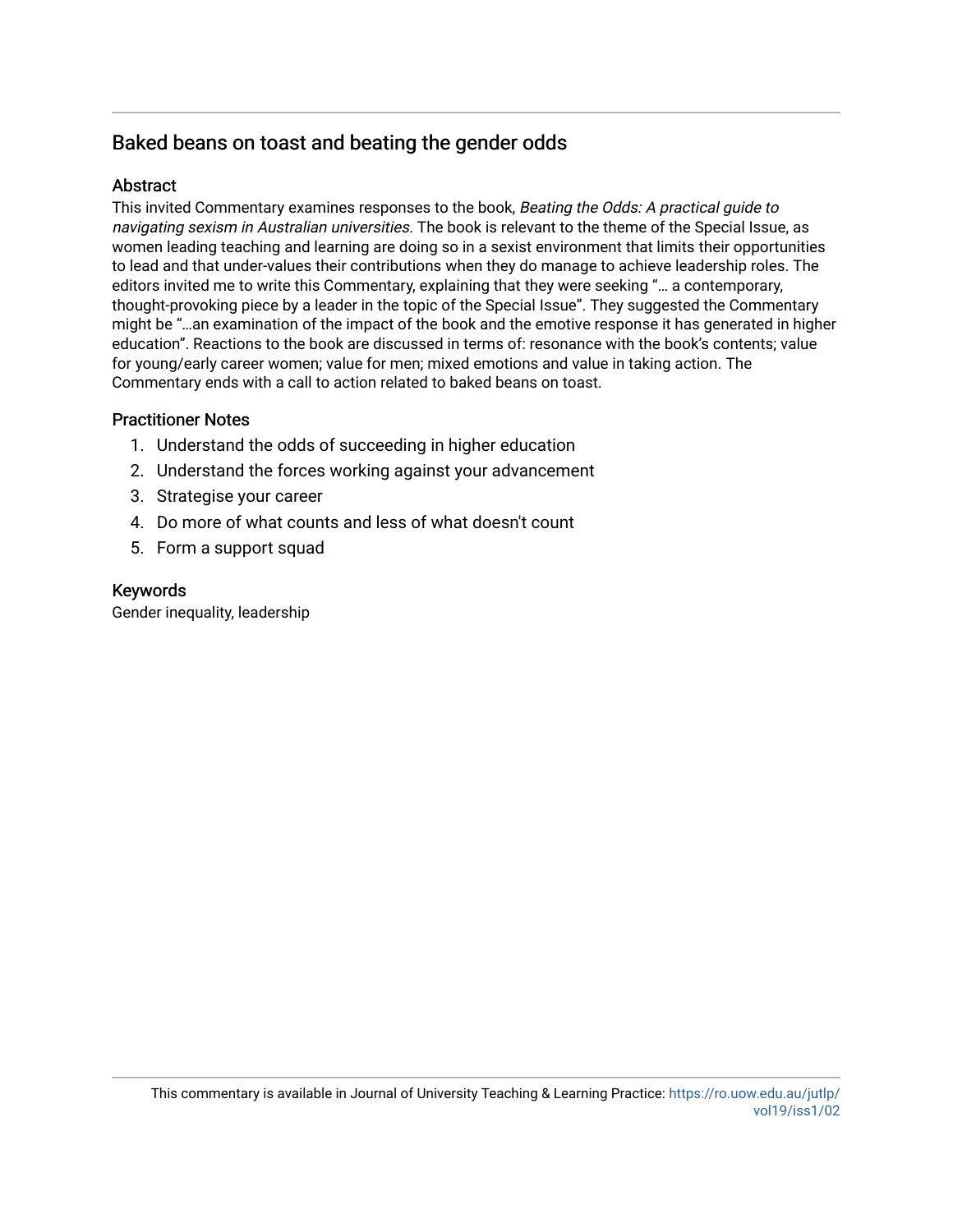*[…] Your book influenced me to take a couple of actions I wouldn't have normally…I asked for \$10,000 more in salary when offered a new contract (got it). –* Anonymous, private LinkedIn message (2021)*.*

## **Introduction**

In June 2021, I was asked to join the editorial committee of this Special Issue of the Journal of University Teaching and Learning Practice (Butler-Henderson et al., 2022) that sought to examine the leadership challenges and opportunities for women in higher education learning and teaching. Less than one month earlier, in May 2021, I had released a book (Devlin, 2021) related to this topic, *Beating the Odds: A practical guide to navigating sexism in Australian universities*. The title was deliberately both an accurate description of the contents of the book and a provocation: It assumes that the existence of sexism in our hallowed halls was so significant that a book on how to manage it could be possible and even useful. It is my view that the book is relevant to the theme of the Journal of University Teaching and Learning Practice Special Issue, as women leading teaching and learning are doing so in a sexist environment that limits their opportunities to lead and that under-values their contributions when they do manage to achieve leadership roles.

In August 2021, the Editors of this Special Issue on women in learning and teaching leadership, Professor Kerryn Butler-Henderson and Professor Angela Carbone, invited me to write a commentary for this issue. They explained that they were seeking "… a contemporary, thoughtprovoking piece by a leader in the topic of the Special Issue". They suggested that the launch of my book made me a suitable author for this commentary. Professors Butler-Henderson and Carbone suggested the commentary might be "…an examination of the impact of the book and the emotive response it has generated in higher education"

#### *Initial responses to the book*

I was pleased that on publication, my book was immediately popular across the sector in Australia and overseas. The book became a finalist in a national career book award just weeks after it was released. It sold out and went into a second print run just over 10 weeks after it was launched. A Vice-Chancellor heard about the book and wrote to me to ask for an advance copy so she could use it for an annual lecture on gender equity. Three tertiary education executive teams ordered a copy of the book for every member of the senior team. One university ordered 30 copies. One (male) Deputy Vice-Chancellor offered to host book launches in several states.

An entity called HEDx – a higher education brand strategy and culture firm – interviewed me and co-authored a subsequent media article on the book's topic. They then invited me to collaborate to launch a new aspect of their work, HEDx Live Events, with a launch of the book in Queensland. Almost 300 people from nine universities – each of which agreed to sponsor the event and send 30 staff – signed up to attend this statewide event (subsequently postponed and then rescoped as a partly pre-recorded, partly livestreamed event because of COVID restrictions).

I have received numerous invitations to be interviewed for various media, give talks at universities and professional association gatherings, and to participate in podcasts. At the time of writing, I have given four invited addresses in various fora, including an equity practitioner's event and an MBA class on *Gendered Workplaces*. I have agreed to give another eight talks over the next few months. Several positive reviews of the book have been published. Readers have come back and bought additional copies for friends, relatives, and colleagues. A book group centred around the book has met. And still the orders roll in.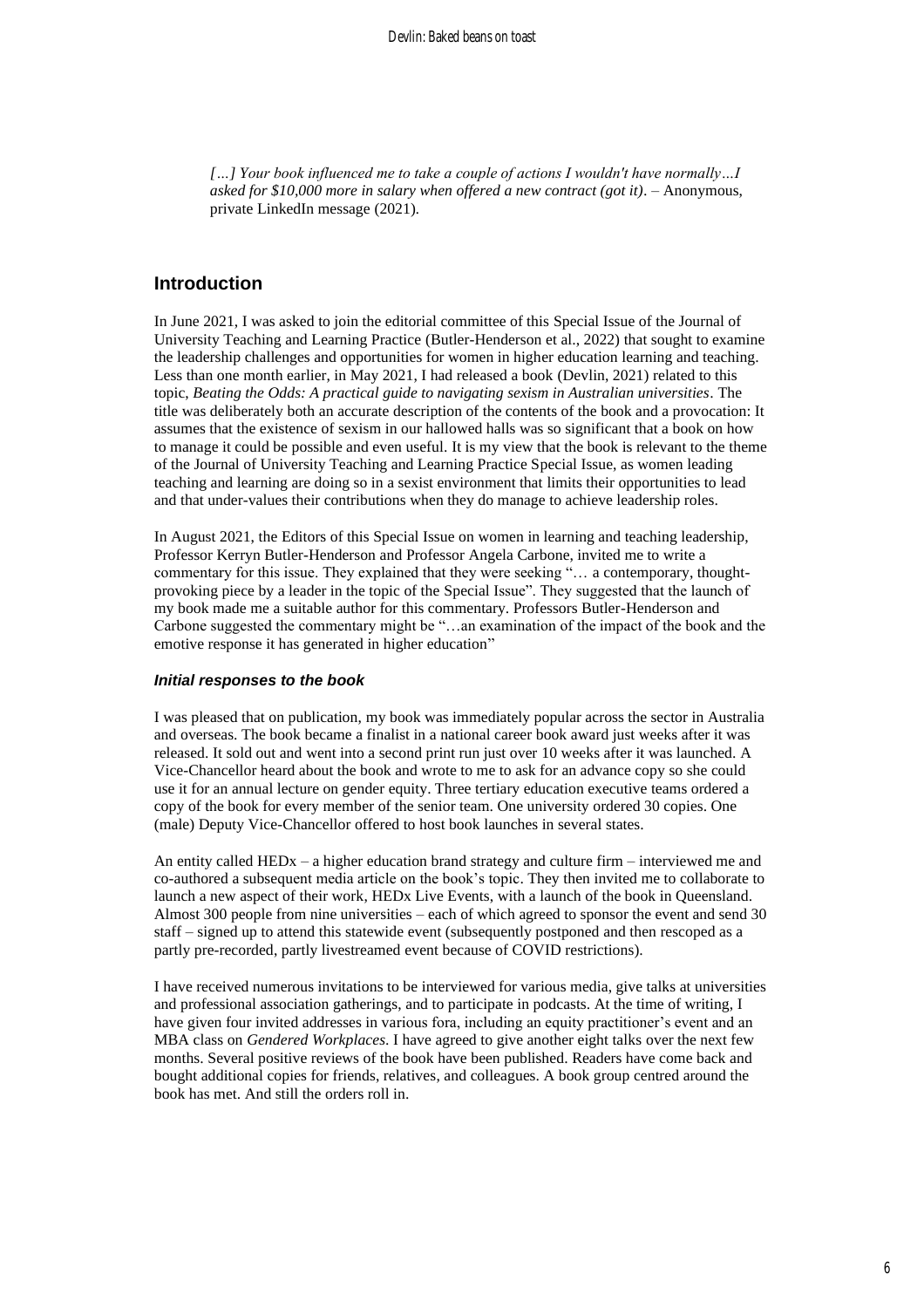### *Sources of data*

Responses to the book used to compile this Commentary came from a range of sources. Prior to receiving the request for the commentary for this Special Issue, I had already received several emotive and responses to the book. These took the forms of:

- public comments on social media,
- public reviews on websites from which the book had been purchased, and
- private messages to me via email, and other platforms/services.

I have treated the public comments as such and have included some in the current Commentary. I sought permission from people who wrote to me to privately to use their comments in this piece, either with or without attribution, according to their preference and some of their comments are included. In addition, in August 2021, after being asked to write this Commentary, I emailed a mailing list of over 550 people that I have compiled of relatives, friends, colleagues and others who have bought the book or in some other way demonstrated interest in the book. I shared the request from Professors Butler-Henderson and Carbone and invited those on the list to write to me and share their reflections on, emotive and other responses to, and thoughts about the book. Over August and September, readers sent me their comments and I have drawn on some of these responses in this Commentary too. I am grateful to everyone who contributed and informed this reflection, named or not.

#### *Women in leadership in universities*

It is increasingly well-understood that there are gender disparities in academia. In Australia, as of January 2021, of 37 public university chancellors, just 10 were women (27%) and 27 (73%) were men. It was the same for vice-chancellors: 10 women and 27 men. Together, this means that in early 2021, men held 54 of the 74 top jobs in Australian higher education.

While deeply disappointing, these figures are not surprising given that men also dominate the upper levels of Australian academia. DESE's (2019) latest available figures show:

- 86 percent more men than women at associate professor and professor levels D and E (10,363 men, 5,562 women), and
- 11 percent more men than women at senior lecturer level C (6,355 men, 5,724 women).

These same figures show that women dominate the lower levels of Australian academia with:

- 25 percent more women than men at lecturer level B (7,428 men, 9,253 women), and
- 15 percent more women than men at associate lecturer level A  $(4,426$  men and 5,093 women).

My own experience over around 15 years in university leadership roles – including in Acting Vice-Chancellor, Senior Deputy Vice-Chancellor, Deputy Vice-Chancellor, Executive Director and Director roles – was often of being one of a very small number of women, or the only woman, in the room. Sadly, some of my experience was that I was sometimes in the room primarily 'for optics' and definitely not for the breadth or depth of alternative perspective or insights – or contribution to improved performance – that I might bring. One senior leader I worked with actually told me – and more than a little bit crossly – that my job was to *agree with him*, not to have, or share, views that differed from his. While I understand and appreciate the importance and value of a united front between senior leaders, it was the complete lack of interest in my perspectives and potential contributions that disappointed me.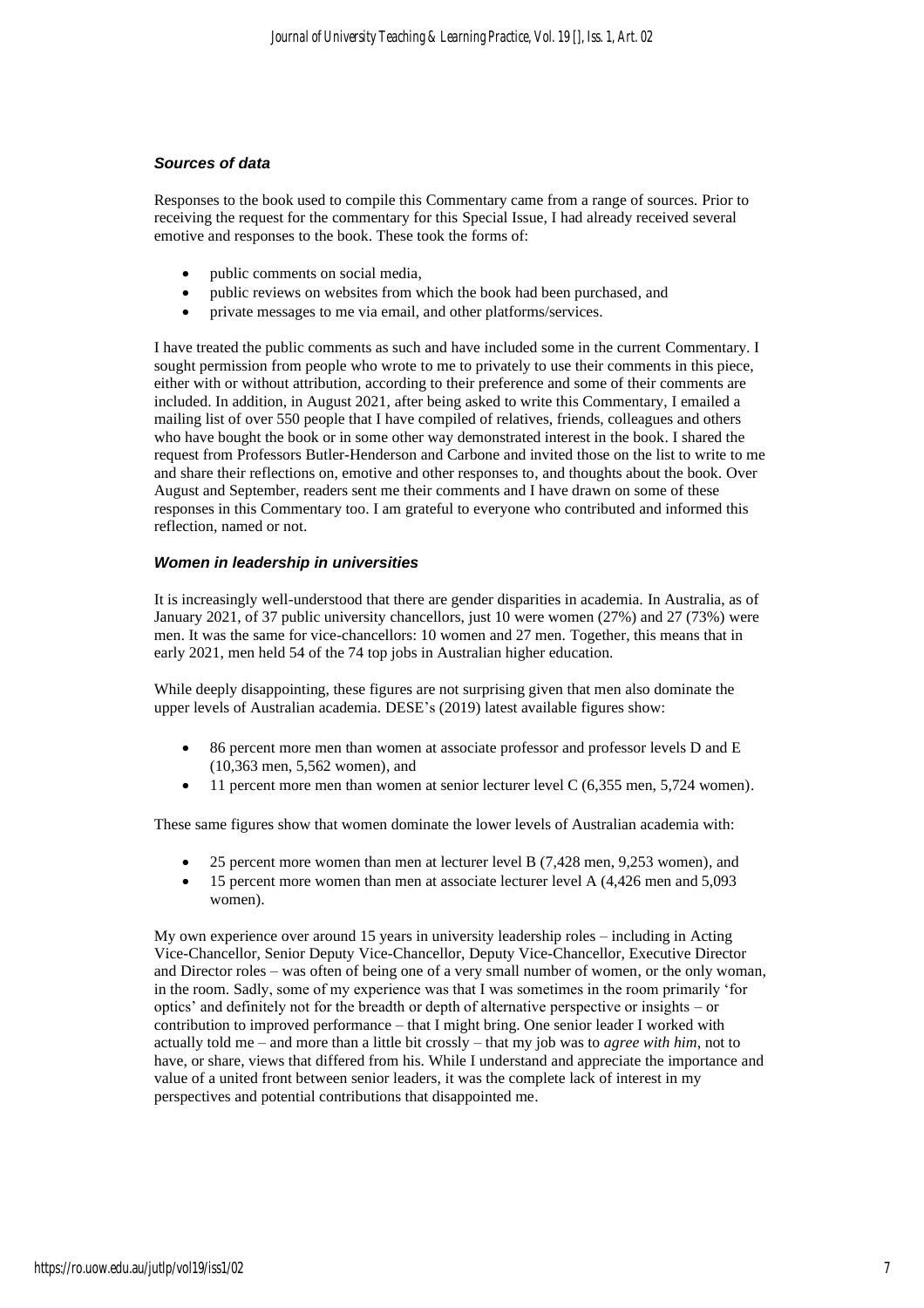Women in senior leadership, of learning and teaching and more broadly, bring a potential wealth of benefits, including perspectives that differ from those of the men historically selected for university leadership roles. These women also bring a keen understanding of the significant value of diversity and inclusivity in strategic thinking, decision-making and care of those in your charge as a leader. In addition, women help improve the performance of an organisation. As I report in the book, journalist Annabelle Crabb (2020) reported on a world-first study that shows a link between greater gender diversity and business success. Specifically, the Australian study found that a female CEO increased market value by five percent – that's nearly \$80 million to an average ASX200 company. The evidence shows that increasing the number of women in other key leadership positions by 10 percent or more increases a company's market value by 6.6 percent, or an average \$105 million. While universities aren't usually looking to make profits *per se*, they do need to be financially viable. The evidence suggests that, in the increasingly competitive, marketdriven and accountable world in which universities operate, having women in the university leadership ranks will help their performance.

It follows that having women in learning and teaching leadership positions in universities will enhance performance in this critically important area. However, as my book discusses, female university leaders face specific challenges. These include, among others:

- gendered expectations that they will behave certain ways and accept lower level work and focus on serving others' careers,
- being invisible to decision makers,
- having to work with or under benevolent sexists and/or nice-guy misogynists,
- being interrupted by men ('manterrupted') in meetings,
- having their ideas appropriated by men ('bro-propriated'),
- perceived style 'problems' that men just don't ever seem to have ('not being nice enough'),
- having the 'incorrect' balance of gravitas/humility, and
- being gossiped about, disparaged, bullied, mobbed, gaslighted, threatened, ostracised and pushed out of leadership roles.

That is why this Special Issue is so important. It is often assumed that the dearth of female leaders in universities is a matter of a confidence deficit in women or that a simple fix like a mentoring program will sort things out. As the papers in this Special Issue show, the situation for female leaders needs much more complex solutions than these.

It is certainly not all bad as a female senior leader. I have had the opportunity to conceptualise and enact change and progress that improved many aspects of the teaching and learning and student related strategies, plans and operations of the universities in which I have served. Other women I know have had similar opportunities and impacts as leaders. I am particularly proud of the work I have done to improve teaching and learning and the student experience, to improve awareness of gender inequity and to provide professional development/learning opportunities for both academic and professional staff and for emerging and established leaders. Many other women are similarly proud of their work. Along with many senior women, I remain a strong advocate for women to strive for leadership roles so they too can bring power and life to their values and convictions.

#### *Wider context*

In early 2021 in Australia, now former staff member Brittany Higgins made an allegation of rape by her senior colleague in a federal Minster's office and of a lack of proper care in the aftermath of that incident. At around the same time, there was also an allegation of another rape by a sitting Cabinet Minister (an allegation he strenuously denies). With these incidents in the public spotlight, many women had the feeling that, colloquially speaking, they had had enough – of women being sexually assaulted, sexually harassed and being the subject of sexism. After weeks of intense media attention and discussion on social media platforms prompted by these rape allegations,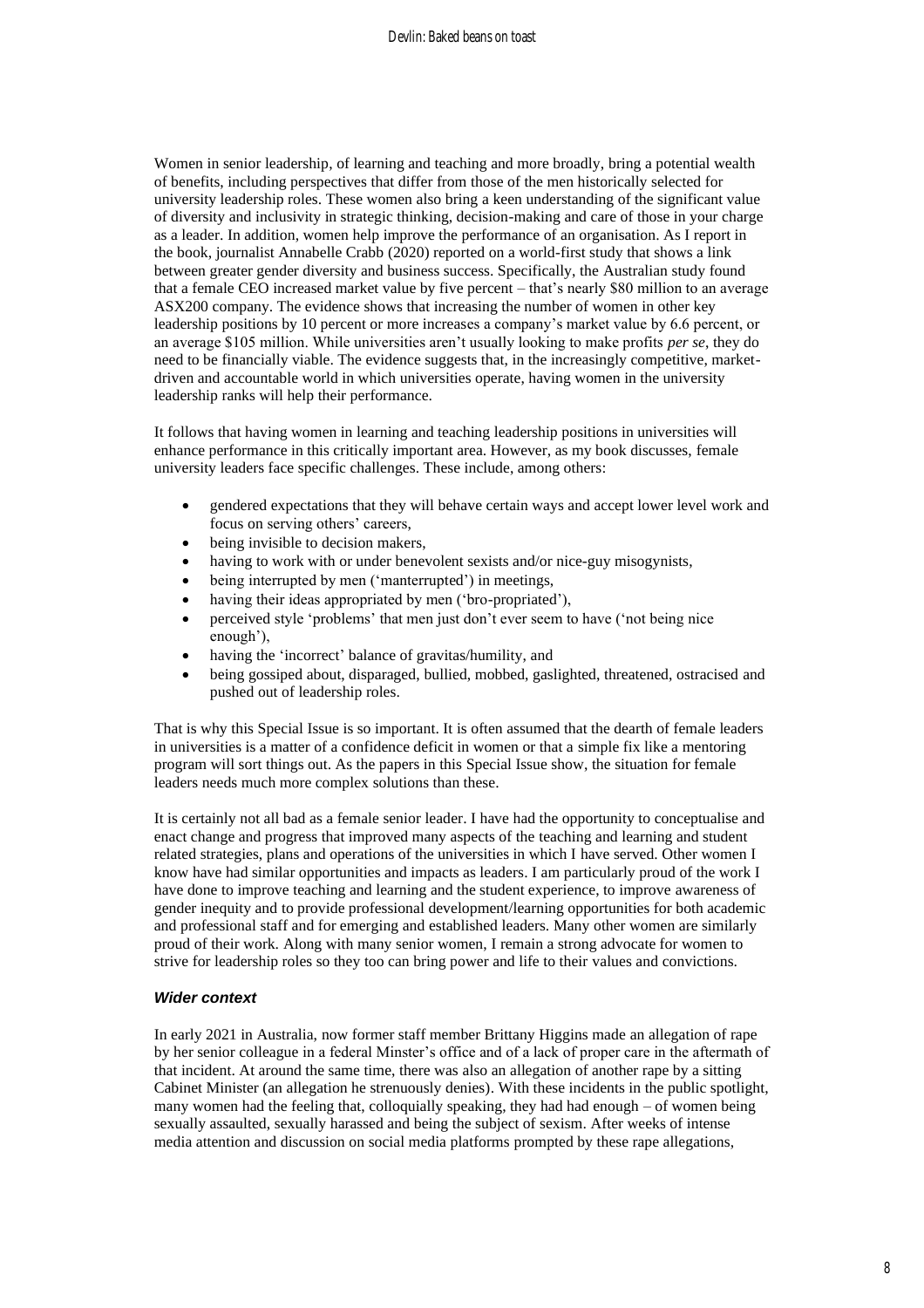thousands upon thousands of women and their supporters marched for justice across Australia in March 2021.

What followed in terms of a response from the sitting Prime Minister, including reminding the women that they were fortunate to be allowed to march and not to 'be met with bullets' as might happen in other countries, and refusing to undertake any proper investigation, did little to satisfy concerns. Subsequent rearrangements of Ministerial portfolios were widely perceived as an attempt to mollify rather than address the deep concerns about how women are treated at work. In the weeks and months that followed, significant numbers of disclosures of sexual assault, including on social media, were evident, as was individual and collective anger, among girls and women in particular. It was in this context that the book *Beating the Odds: A practical guide to navigating sexism in Australian universities* (Devlin, 2021) was launched in May 2021.

While this timing was coincidental, given that books take many months to be conceived, researched, written, edited, designed, laid out, printed, and marketed and given that no-one could have foreseen the allegations coming from federal parliament nor their impacts, the timing mattered. The release of the book at a time of heightened awareness, dialogue and emotions around related topics are likely to have influenced how the book was received and the responses and reactions to the book. The book was warmly welcomed, embraced, and celebrated, perhaps in a way it might not have been had the context been different.

## **Reactions to the book**

I have considered all the public responses to the book that I am aware of and all the private responses that I have permission to use. I have presented them in five categories. These are:

- 1. Resonance with the book's content
- 2. Value for young/early career women
- 3. Value for men
- 4. Mixed emotions
- 5. Value in taking action.

#### *Resonance with the book's content*

Many responses to the book referred to resonance with someone's experience and/or validation of that experience. The following give a sense of the sorts of responses that fell into this category.

*The book arrived safely yesterday, at a very serendipitous moment. I'd spent the day in an email exchange where (again) my saying 'no' to some additional teaching was not the end of the conversation but sparked a perverse negotiation to try to persuade me otherwise, including through escalation to the head of department. So I read Chapter 2 and 3 with glee! Then just got on with an important research task, re-drawing some figures for a paper proof –* Anonymous, email.

*Your thoughts, facts and discussions resonate with me so I thought I would reach out. I was a Senior Lecturer, promoted without a PhD, based on the quality of my work. My mission statement "To educate people with truth to improve or restore their lives" steered my 30 year career ... albeit a considerable time spent part-time and 3 years on maternity leave. I left [the university] long before I intended and just as my career was becoming my priority due to a "Boys Club" operating in ...[my Faculty]. With my knowledge of health and wellbeing, I knew if I stayed my anger about what was happening would make me unwell! –* Anonymous, email.

*Your book validated so many of my experiences at work and made me more determined to 'beat the odds'… for example on one occasion, I was at a [university] function standing next to… [a colleague, 'X'] when a local business CEO approached us and said 'Hi X, is*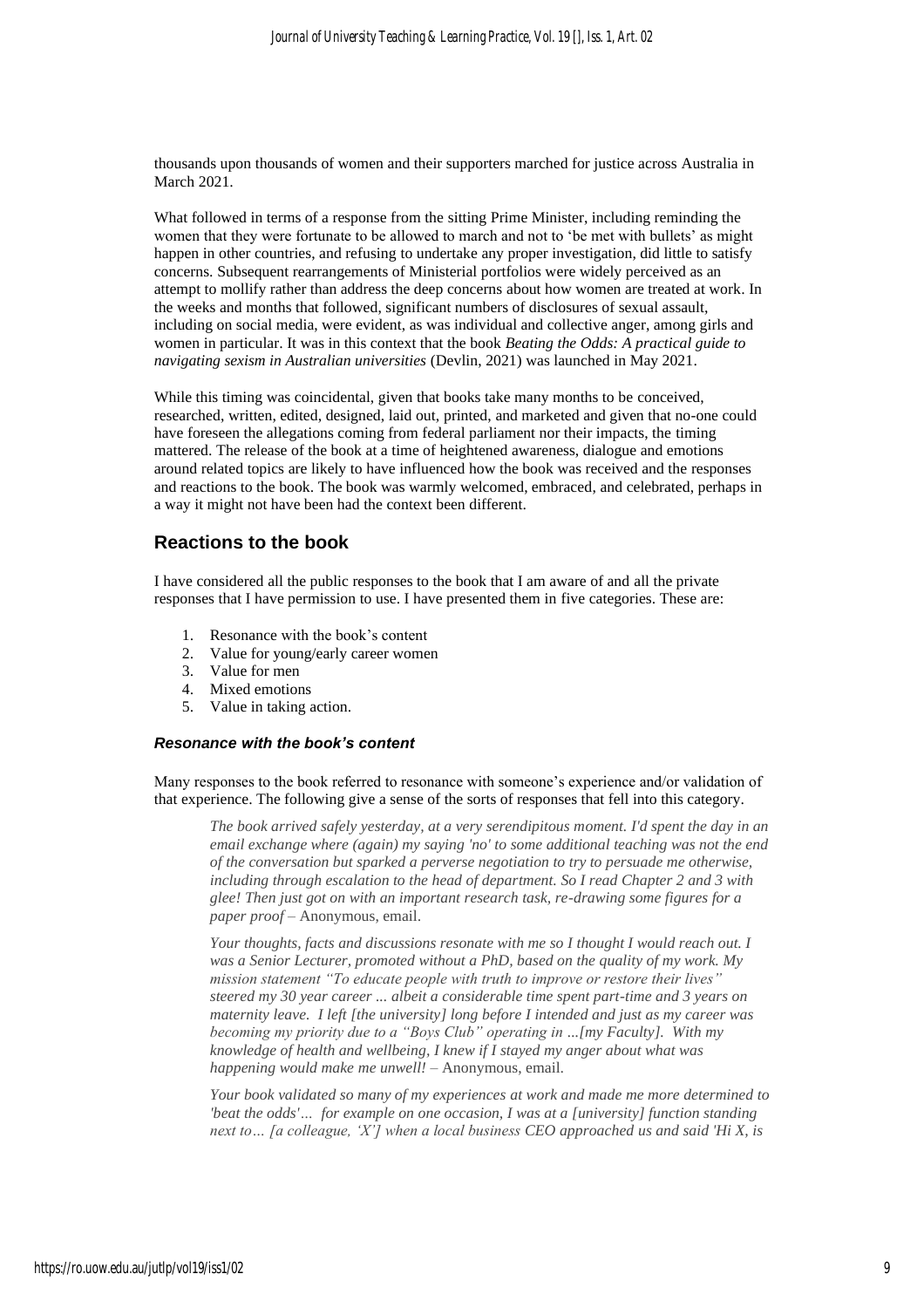*this your lovely wife?". X was embarrassed and quickly said 'No, this is Penny, the Executive Dean of the Faculty of Y', at which the CEO glared at me, then turned his back on me, grabbed X's arm and guided him towards the bar, saying 'Bloody women', as he walked away! –* Professor Penny Paliadelis, email.

*Curse you and your fake moustaches [Marcia Devlin, PhD, GAICD](https://www.linkedin.com/in/ACoAAAGh1-sBE45af6qxFsXGopZae8XTC-nd4sY). I'm supposed to be finishing preparation for my wonderful …MBA… intensive weekend… But your deeply insightful and brutally honest book on being a woman in Higher Ed which arrived yesterday has me laughing out loud, nodding furiously with agreement, reading out random passages to my bunny-in-the-headlights partner (who also loves to cook btw) and determined to finish it tonight. You even have me wanting to return with a vengeance to the sector I loved for over 20 years and left a year ago. Such effective writing…It ALL resonates –* Kate Gaffney, LinkedIn.

*Devlin lays bare the shocking (but not unsurprising) reality facing so many successful female leaders in almost any industry. As a female reader, you are sure to recognise the universality of coping with mansplainers, manterruptors, manipulators, saboteurs and the just outright offensive colleague. Interspersed with the tragic-comic personal stories, humour and lessons learned, is verifiable data, trends and evidence based analysis demonstrating sexism and its fallout goes way beyond personal prejudices into institutional, cultural and systemic containment and suppression of women –* Dianne Semmens, Google review.

As well as my work in higher education, I serve on a school-related board and am a registered psychologist. A small number of comments to a presentation on the book's contents that I gave in a higher education context that I placed on LinkedIn came from outside our sector:

*Wise words Marcia Devlin, PhD, GAICD. I love … your accurate observations. This could also be a parallel narrative for women leaders in our school sector –* Dr Toni Meath, LinkedIn.

*Thank you for this Marcia Devlin, PhD, GAICD. Sadly it's not just the HE institutions. As you know 80% of psychologists are women. The industry body[,] the Australian Psychological Society [APS] "bestows" Honorary Fellowships to people for "extraordinary" and "distinguished" contributions to the APS and psychology. Of the current 15 Honorary Fellows, 12 or 80% are MALE. So frustrating –* Isla Carboon, LinkedIn.

Some responses to the book highlighted resonance for the reader in a specific area or with a specific idea. The following are examples of these sorts of responses.

*Just finished reading this great book by [Marcia Devlin,](https://www.linkedin.com/in/ACoAAAGh1-sBE45af6qxFsXGopZae8XTC-nd4sY) Highly recommend colleagues (regardless of gender) in the university sector to add this to their list. Insightful, funny and practical. My key takeaways [are] 'Get an Attitude' and 'Learn to strategise' –* Zeenat Fayaz, LinkedIn.

*Am reading your book for the second time now and getting even more out of it. Now working on my attitude! Thank you –* Dr Jo Pyke, LinkedIn.

*Time for women to stop doing the 'office housework' – Kathryn Shine, Twitter.*

*I'm currently reviewing promotions processes at UWS and Beating the Odds and the phrase "academic housework" is getting a fair bit of air time. So making a difference –* Professor Jonathon Powles, Twitter*.*

*The concept of developing a support squad around you is also highly valuable and great advice to everyone, as is recognising and minimising the time you spend with those who sap your energy and aren't supportive –* Claire Shaw, email.

*Bro-propriation had me seriously thinking I had a problem with MY communication techniques… I was told outright as a bright young thing 20 years ago to not attract too*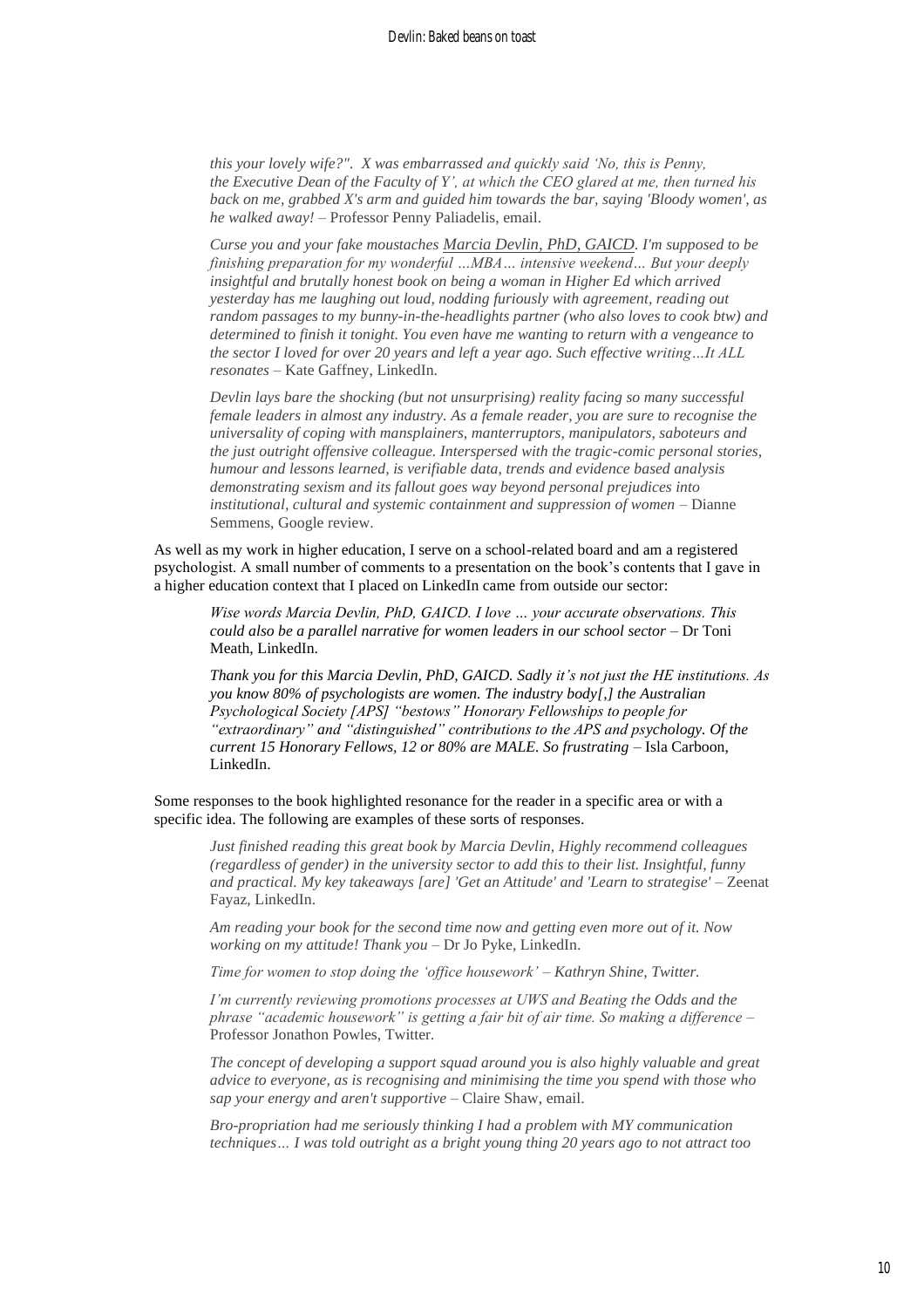*much attention or be too successful. . . too often my name has just "accidentally" been dropped from a final product with a cute "oops. We didn't realise" response when challenged. … one manager told me I was an exceptionally gifted academic but he wasn't renewing my contract because he wanted to have sex with me and "having you down the hall is a distraction" … I've been passed over for less qualified/ experienced men and then even asked to mentor and support them in their new role* – Kate Gaffney, LinkedIn.

The responses to the book that fell into this category may be relevant to female readers of this Special Issue of the Journal of University Teaching and Learning Practice who are seeking to lead, or already leading, teaching and learning in universities. Those readers experiencing challenges in their leadership might find validation as female leaders through the reactions of others. Understanding that you are not 'the problem' and further understanding that it is the sexist structures, norms, and practices in which you work that *are* 'the problem' might assist female leaders to keep doing the outstanding teaching and learning leadership work they do and encourage younger/early career women to keep aspiring for leadership roles.

#### *Value for young/early career women*

A second recurring theme in responses to the book was the specific perceived value of the book for young women and women at earlier stages of their careers. This was an expansion of the first theme in a sense, with the addition of a view that the points that resonated with readers were of particular value to women earlier in their careers. Many women wrote to me to let me know that they had read and then passed on the book to their daughters or nieces to read. In addition, here are a sample of reactions I received that fell into this category:

*A wonderful resource for a young woman starting out in academia – I know you said you wished you had this book when you were younger, so I thank you for writing it and paving the way for the younger generation! –* Brittany Hayward-Brown, LinkedIn.

*As a young woman experiencing barriers to leadership roles in higher education, I struggled for many years to find resources that would support my particular situation. Marcia sums up the experiences of myself and many of my peers and helps to frame a strategy forward in navigating the difficult pathway to leadership in Higher Ed. This book is a must-have for any woman wanting to advance her career, to life her profile and/or to get recognition beyond her immediate peer group –* Professor Lisa Scharoun, email*.*

*As I read Marcia´s book I thought back on my own academic career. It never occurred to me to advocate on my own behalf when I saw my work disappear into the ether of someone else´s career. If I had read this book I would have learnt to be strategic, to be less grateful and more rambunctious. Such important life lessons for all young people! –* Dr Toni Ryan, LinkedIn.

One of the forces that holds women back from aspiring to learning and teaching and other leadership in universities is their experiences as women in a highly sexist workplace. As is the case for readers generally, these sorts of responses showed that the book's contents might be particularly helpful to female readers of this special issue who are earlier in their career who are aspiring to learning and teaching leadership roles. Understanding the career risks of being asked to do more teaching, knowing that there are 'boys clubs' to be navigated and being aware that you may be more likely to be assumed to be the wife of the 'real' leader rather than the actual leader, for example, can be particularly useful for younger women as pre-warnings about potential traps ahead. Having 'take-aways' as articulated in the previous category of, for example, careful choices of attitude, strategising your career, avoiding the academic/office housework, and realising that challenges and obstacles that you face are not of your making can also help younger/earlier career women reach leadership goals. If we are to have more women in teaching and learning leadership as per the focus of this Special Issue, in the absence of systematic management of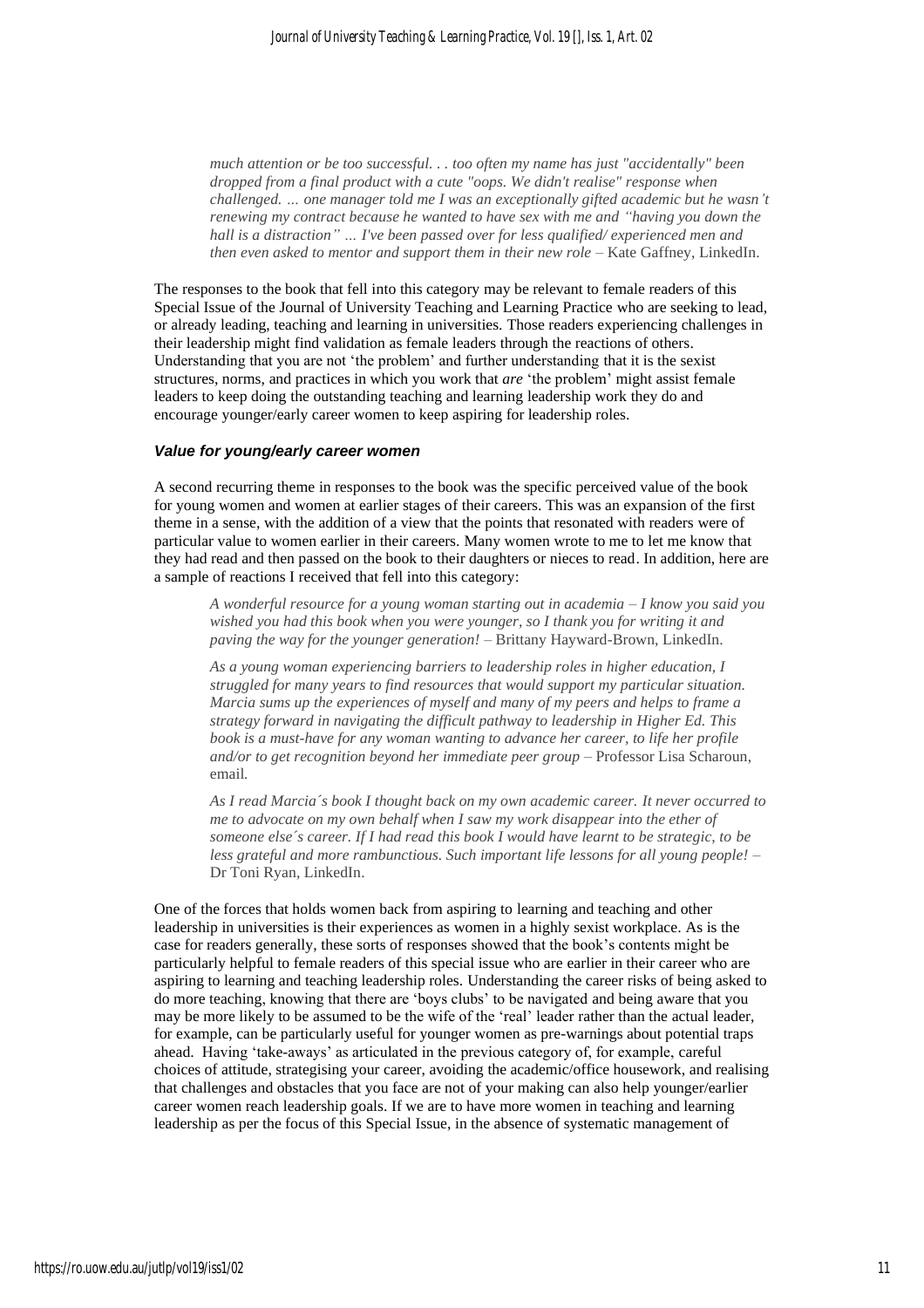sexism and its impacts, ideas for women to self-navigate to get to these leadership roles are critical.

#### *Value for men*

I was very pleasantly surprised by the number of men who responded – and responded positively – to the book and/or its launch. Some indicative responses:

*Congrats…Marcia – your humour, wit and energy is uplifting and your message on point! In your explanation of good/bad girl gender judo, I was reminded by Laurel Thatcher Ulrich's quote; "well-behaved women seldom make history". Let's hope this handbook is the inspiration for many. –* Mark Young, LinkedIn

*Just finished [Marcia Devlin, PhD, GAICD'](https://www.linkedin.com/in/ACoAAAGh1-sBE45af6qxFsXGopZae8XTC-nd4sY)s excellent new book. Highly recommend anyone (regardless of gender) working in the University and Government sector to add this one to your list! Insightful, hilarious and motivating are just a few words to describe the experience –* Luke Jarquin, LinkedIn

*Wonderful work [Marcia D](https://www.linkedin.com/in/ACoAAAGh1-sBE45af6qxFsXGopZae8XTC-nd4sY)evlin, PhD, GAICD –* Bryce Ives, LinkedIn*.*

*Just finished it! Fantastic read! –* Professor Braden Hill, Twitter.

### One comment came from my friend and colleague Dr Matt Brett by email. I quote Matt in the book. In a subsequent email to me, he says:

*One of the central messages of the book is blokes taking the credit for things when they shouldn't. Putting this into practice[,] you cite me and what I said in one section. I did indeed say that to you – but the credit for this should be attributed to an early career female academic in a meeting discussing gender equity in research and the advice given to them from one of their senior female academic mentors. Back to impact, credit needs to be attributed to the source, micro anecdote by micro anecdote at a time, and the book has me playing closer attention to how I'm man-splaining, man-terupting and mantaking-credit-for-things-I-don't deserve. Hoping other male readers do the same –* Dr Matt Brett, email.

#### And finally, several men wrote to me indicating they were rethinking their behaviour and role in all of this. Here's one example:

*As someone who grew up in a small highly conservative town and moved into a larger city, I often feel on the backfoot of the being the best person I can be: there is a lot to learn. Having had a childhood of extreme poverty also makes it hard to think about how your actions affect others sometimes; it's difficult to be inclusive when you're struggling yourself. I read Marcia's book as a way to explore what the top echelons of academic looked like, and found myself feeling both really comfortable (in her writing style) and uncomfortable (in realising I've seen the same things happen here) reading it. I was reminded of just how differently women have it (currently), and can recall instances where, as a very junior academic I have seen the same things occur but unsure of how to respond as a bystander. The survivalist mentality I grew up with … was challenged by this book, with me seeing spaces from the book where I could apply the same principles in my own workplace. I'm not sure if it was meant to have this effect, as a man, but I felt empowered to be the change; to create opportunities for women to grow as I do. Thanks for taking the time to help us grow and learn from your experience –* Anonymous, email.

Having men on board to support changes in gender equality is critical to have women in teaching and learning leadership roles – and succeeding in these roles requires the support of men in universities. Male readers of this Special Issue who want to help women may be interested to know that I provide a section specifically for men in the book. The section includes advice around: intervening when women are manterrupted in meetings; stopping women's ideas being bro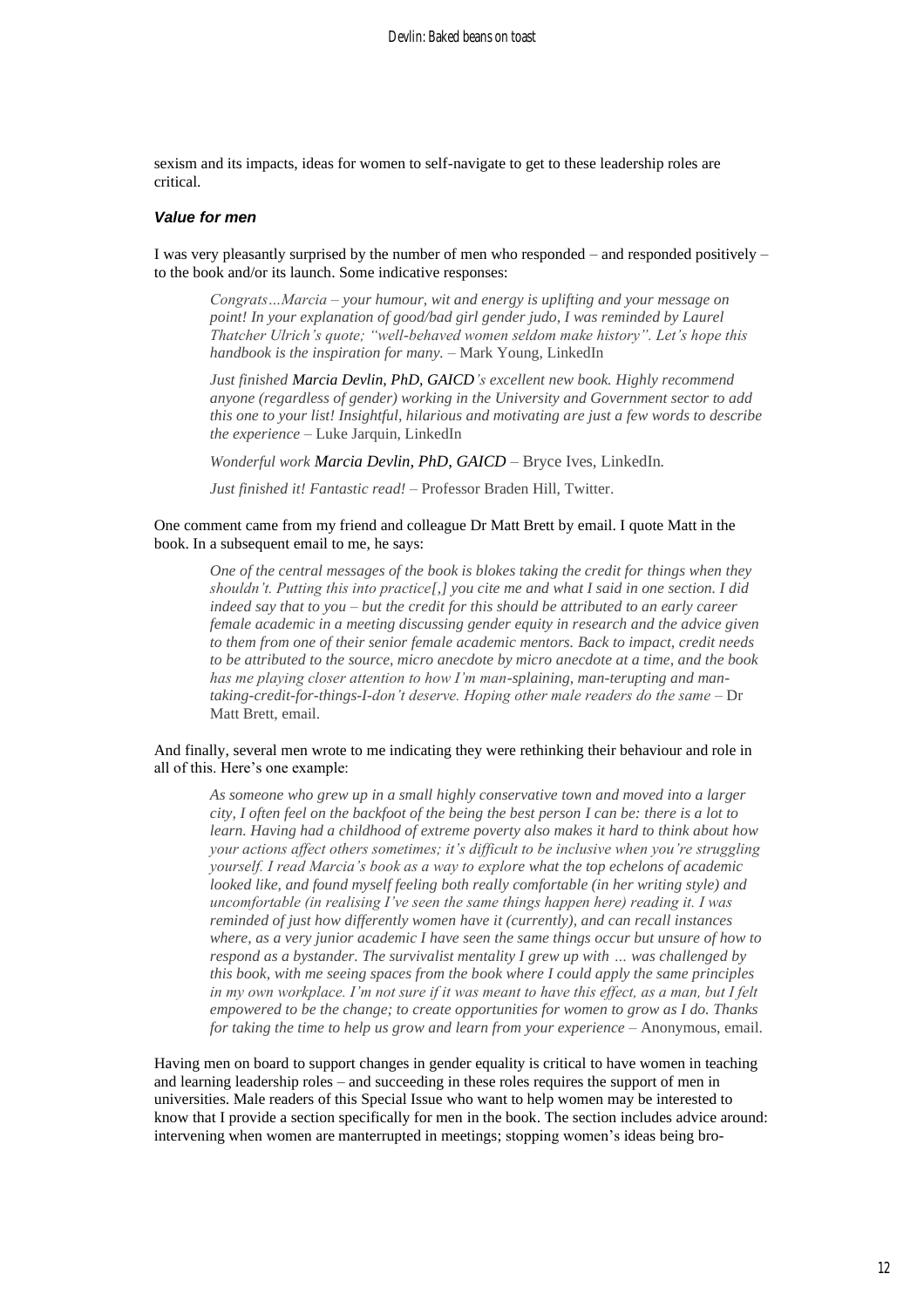propriated; and explicitly and deliberately supporting women's contributions both publicly and privately. And, of course, there is plenty of advice for men on doing more of the office/academic housework to free up the women who usually do this work so they have time to lead and to advance their careers.

#### *Mixed emotions*

Some responses to the book indicated a mixture of positive and negative emotions. The three quotes below are illustrative of these types of 'mixed emotions' responses to the book.

*My emotive response upon reading your book was mixed. At the beginning it made me feel angry/slightly depressed/crestfallen, where you very clearly and quantitatively outline just how the odds are stacked against women rising to the highest levels in academia (Australia focused, but let's face it, it's a global issue). But, your reassurance/encouragement to keep going, and advice on how to navigate the system, respond to sexism, and avoid falling into common traps have lit a fire in me to keep trying, to beat the odds, and bring a team of people along with me on the journey women, men, all gender identities. Who knows if I'll make it yet, but your book will certainly be re-read to help me along the way –* Dr. Caitlin Moore ECR, email.

*Just finished reading the book. It is sad to hear more of the sexism stories at universities, where we should promote equity, morals, and knowledge. A fantastic book that shares sexism issues with a funny tone. If you are looking to improve gender equity and learn how to navigate a toxic situation - you must read this. Easy to read, funny and good pieces of advice given in this book! –* Associate Professor Fion Lim, LinkedIn.

*As a female tertiary education professional from a non-English speaking background and culture, your book resonates strongly with me. With over 30+ years of experience in the same Tertiary Education industry, reading your book made me recall many of my own similar experiences and made me reflect on my determination and actions to create awareness and change with the goal that it would lead to a paradigm shift within my lifetime. There is comfort in knowing you didn't imagine 'it' and that the adverse impact of unchallenged and systemic gender bias is real and cumulative. There is a deep sadness, that despite the fact that this negative impact and the slow progression to something better for individuals, their families and businesses is being measured and clearly articulated, that there is not a greater collective willingness to deal with it faster. There is a regained confidence that we, who are willing, can and will do this in my lifetime. With the increased number of female leaders in a range of industries describing their experiences, calling it out, having public conversations and proposing practical and workable solutions, it makes me feel safer and supported to do what I can, where I can and when I can. The frustration and anger in me is shifting to a determined and potent calm –* Anonymous, email.

Readers of the Special Issue may have similar mixed emotions about the Special Issue. Some may wonder why such a Special Issue is necessary in 2022 and on reading the excellent articles in this issue, feel angry, frustrated, depressed, sad and a myriad of negative emotions about the fact that we still need to deal with sexism and women being excluded and held back from leadership roles. Concurrently, the same readers may feel comforted by the facts that they are not alone in tacking their own challenges, that there are initiatives such as the Special Issue to raise awareness of and share approaches to managing these challenges. Readers may also feel encouraged – even that they have a fire lit within – and greater confidence to tackle the obstacles and challenges to, and odds against, their leadership ambitions.

#### *Value in taking action*

The final category of responses to the book, *Beating the Odds*, indicated that the focus on practical strategies and action was welcome. Typical responses included: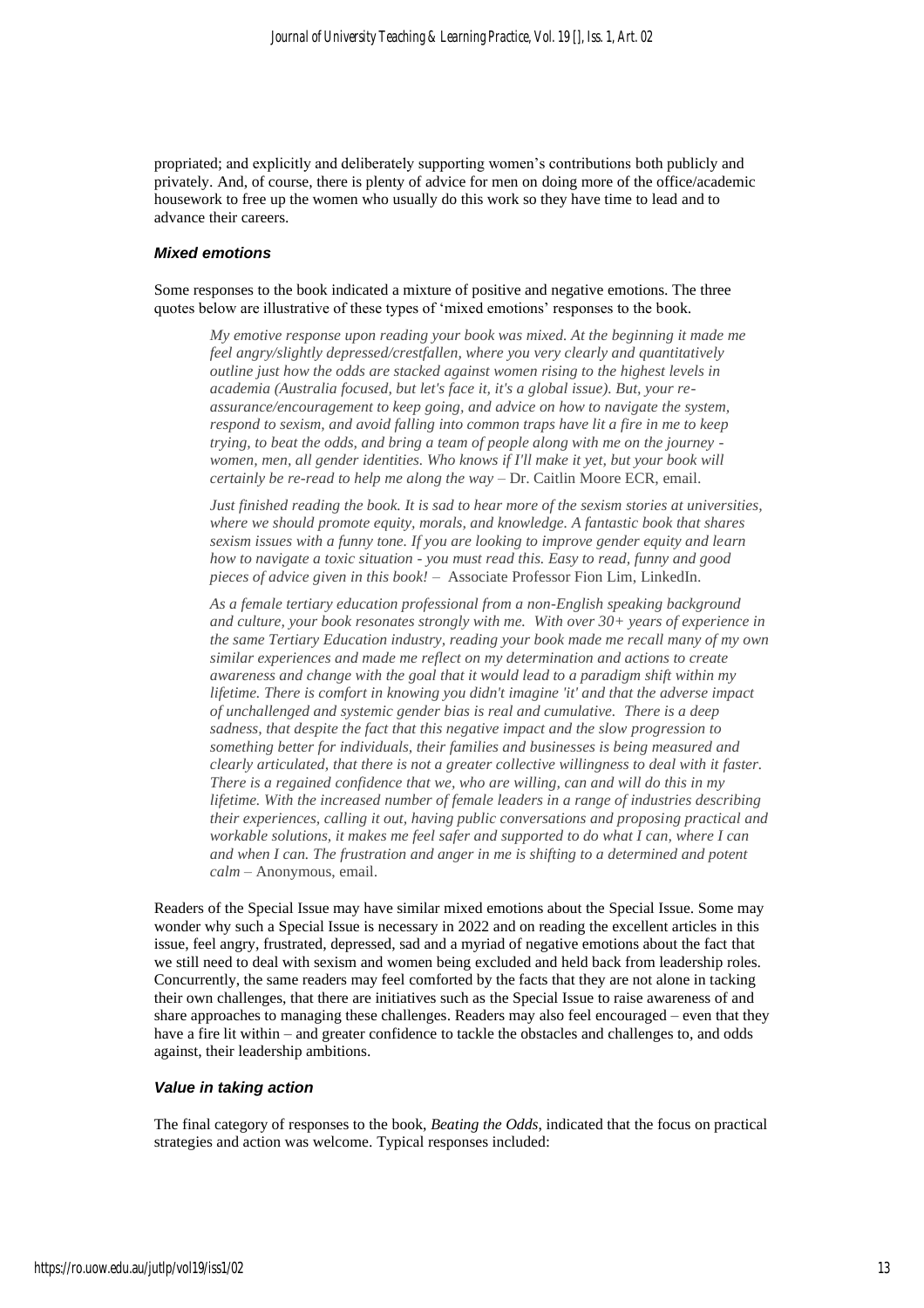*It is practical, honest, and real. It is collegial, empowering, and sisterly. It speaks directly to the real lived experience of women within the universities, and captures brilliantly – and with wonderful humour – the kinds of issues, barriers, and men that we confront. Best of all, it provides strategic, clever, positive and good humoured solutions to assist us to navigate this world and beat the odds –* Julie Fletcher, email.

*[The book] … goes the extra mile in giving some really practical and entertaining suggestions on how to respond and act on the sexism that is alive and well in our universities. Even if those exact strategies aren't for every reader, they are a great starting point for thinking about how to recognise and subvert the sexist practices that create such uneven odds for women to succeed in the university system –* Dr Joanne Pyke, Google review.

*From the introduction, which clearly sets out the what, why and how of this practical and persuasive work, to the conclusion and recommendations, this is a book that says what it means and means what it says. … for me the strength of this work is the argument it makes based on lived experience and its practical value for anyone seeking strategies to beat the odds –* Anonymous, Google review*.*

*It is simultaneously a practical guide to navigating career barriers/blockers and a sociopolitical call to action. It [is]… a searing expose of the outrageous gender discrimination which continues to permeate our 'enlightened' corridors of learning –* Dianne Semmens, Google review.

*Lots of wise advice by @MarciaDevlin who has helped me and hundreds of other academic women write successful promotion applications –* Associate Professor Debra Smith, Twitter. (Note: Debra recently achieved another promotion and is now a Professor).

The Journal Special Issue, similarly, points to the value in taking action. The fact that the special issue was conceived and supported and has resulted in such high-quality work speaks to the value of taking action. That the Special Issue then contains practical advice for women seeking to lead learning and teaching or already doing so highlights that value. **Konjarski et al.'s** article about women helping women through a community of practice and **Harvey et al.'s** detailed article about how women can claim their contributions to leadership are but two examples of papers that outline how action by women themselves can result in significant change.

## **Will the book change the world?**

As I draft this Commentary in late 2021, the following have occurred in Australia over the past few weeks:

- the ABC has aired a special series via their flagship program *7.30*, called '*Why Women Are Angry*'. It examines the gender pay gap, domestic violence, sexual harassment and the rest,
- the Prime Minister's Office has ceased an investigation into who knew about the alleged rape of Brittany Higgins and when,
- there has been no investigation into the allegations of rape against the sitting Cabinet Minister (which he strenuously denies) but the move he made while attorney General to close the Family Court has been actioned, and
- after sitting on it for 18 months, the federal government has only supported 6 of the 55 recommendations of the landmark *Respect at Work* report by Australian Sex Discrimination Commissioner, Kate Jenkins.

As I finalise the draft of this article in early 2022, the 2021 Australian of the Year, Grace Tame has been subjected to intense media scrutiny and widespread and at times very strong criticism for *not smiling* in a staged photo opportunity with the current Prime Minister. In the same week as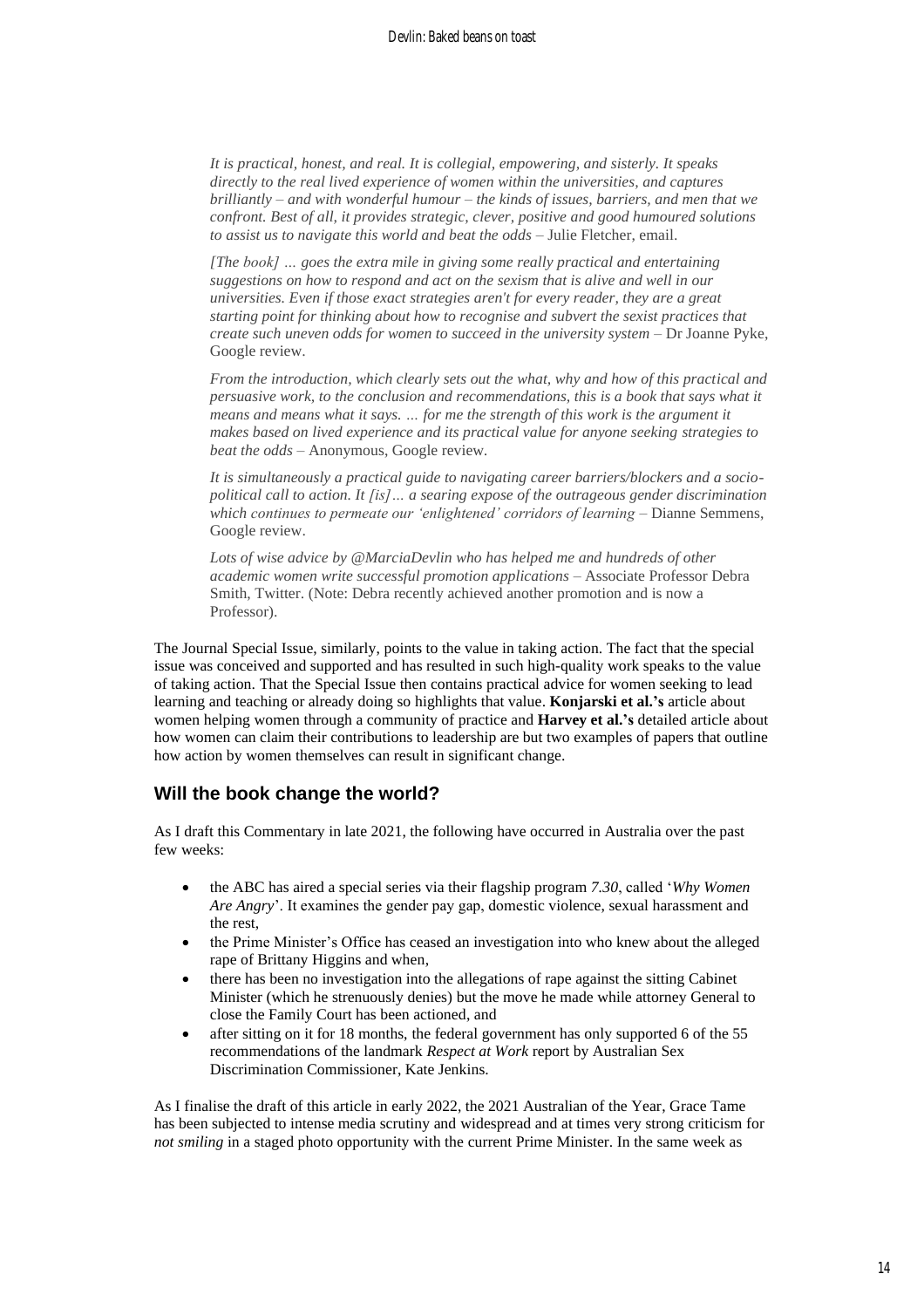Tame's 'Smilegate', a male celebrity was accused of punching and kicking a woman. As many commentators have recently noted, the male celebrity's alleged violent and criminal behaviour did not attract nearly as much media attention or criticism as the behaviour of Ms Tame in choosing not to smile at a particular moment. Women leading in universities are leading in this national context. They are being subjected to gendered expectations and sexism every day. The book *Beating the Odds* speaks to that daily, weekly, monthly and for some, career-long experience. To use the words of long-time academic, now CEO, Kate Gaffney, the book *Beating the Odds* has "touched a nerve".

## **Final word(s)**

The editors of this Special Issue, Professors Butler-Henderson and Carbone, asked me to provide "an examination of the impact of the book…". In the book, I share an anecdote about feeding my then nine-year old son completely tasteless dahl and rice for dinner and later make the assertion that baked beans on toast *is* a meal. I do the latter with a shaky argument about how tall both of my sons are, despite having had to eat (bad) food I cooked as I raised them, and an anecdote about a non-dietician agreeing with me about the baked beans. The assertion taps into the collective guilt mothers feel at not being 'perfect' housewives and about cutting corners in their child raising so they can also focus on their careers.

This is one of my favourite responses to the book from an anonymous colleague best described as '*a retired chemist/biochemist with whom I once helped teach science to non scientists*'. I will give her the (nearly) last word:

*Baked beans on toast is most definitely a meal...was I the not-really-dietician who gave you the lecture on protein balance? I certainly used to give it in my biochem lectures...hoping they actually retained the scientific part about the proteins. Basically anything with both vegies and grain will give you the right protein balance, and the vegies part will provide vitamins. Exactly the same with the nutrition balance of your dahl and rice. Flavour has nothing to do with nutrition. My second granddaughter would agree with your son at age 9 about that –*Anonymous, email.

My fervent hope is that women in – and aspiring to – leadership in teaching and learning and more broadly, in academia and beyond, all over Australia and the world, will read the book and – with mixed emotions if necessary – buy up big on baked beans. Not only are they a meal (if placed on toast, according to a retired chemist/biochemist), doing so will help these women to put themselves under significantly less pressure to be perfect housewives – at home and at work. This in turn will save their time, energy, and goodwill, which they can then use to beat the odds against them and help them achieve their leadership goals, plans and ambitions.